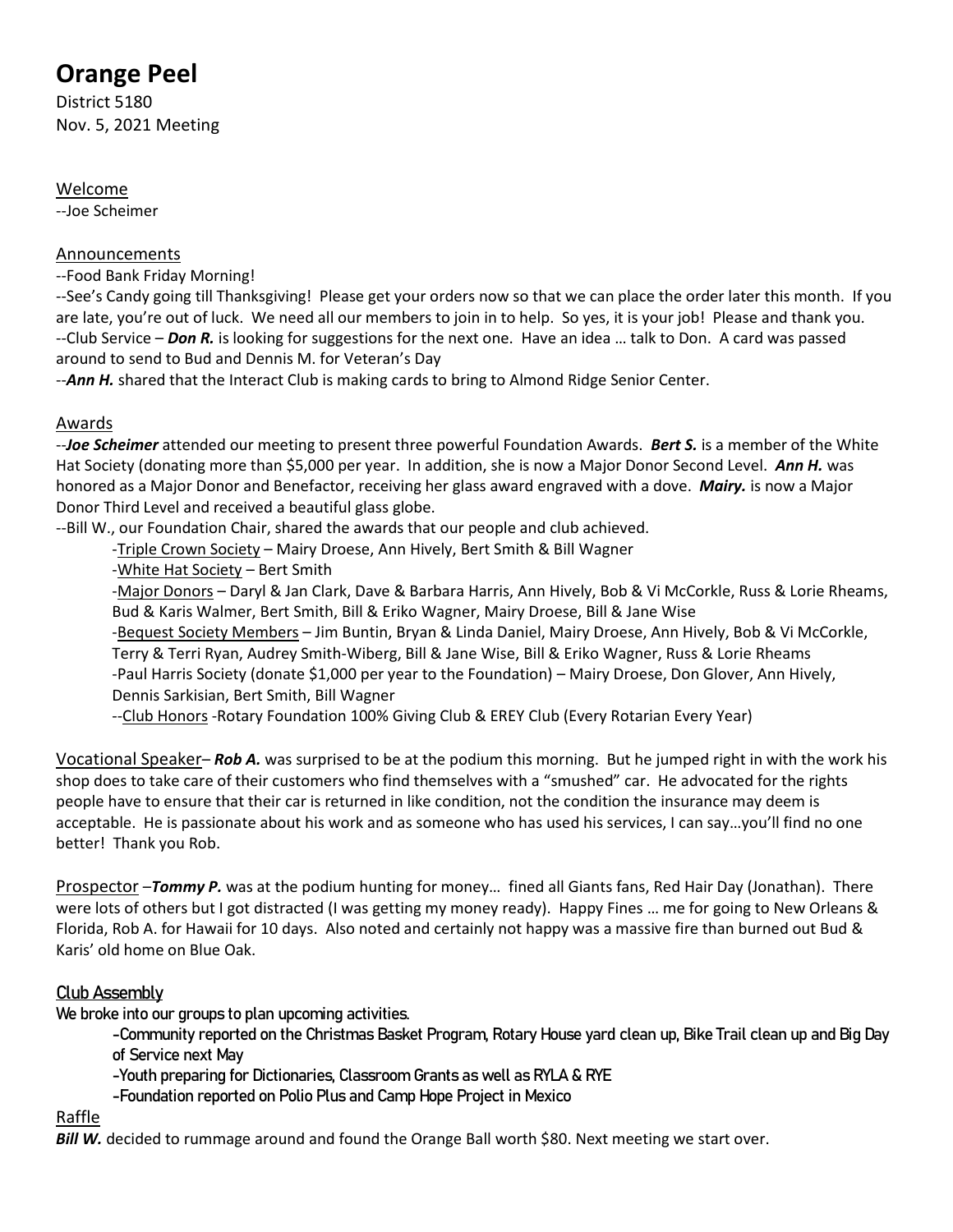#### Upcoming Speakers for October

--Nov. 12 – Kevin Kiley --Nov. 19 – Monica Wright --Nov. 25 – DARK. Stay home and have apple pie for breakfast --Dec. 3 – Sue Field --Dec. 10 – Tommy P. & Bob K. talking about the Orangevale Charitable Fund --Dec. 17 – Julie King

Jobs for Next Week Greeters – *Jim B. & Joni C.* (be there at 6:30am) Invocator – *Bert S.* Vocational – *Jim Buntin* Raffle Ticket Seller – *Bill W.* (be there at 6:30am)

#### Quote for this newsletter:

Welcome November! This is the month that inspires us to be grateful for all that we have, are able to do and appreciate in others. I challenge each of us to acknowledge something that we are grateful on this day, at this moment. Even in the rain, new growth occurs…The best & most beautiful things in the world cannot be seen or even touched…they must be felt with the heart. So let each of us take the time to listen with our heart instead of our ears.

#### Pictures following thanks to *Bob K., Prez Dennis*

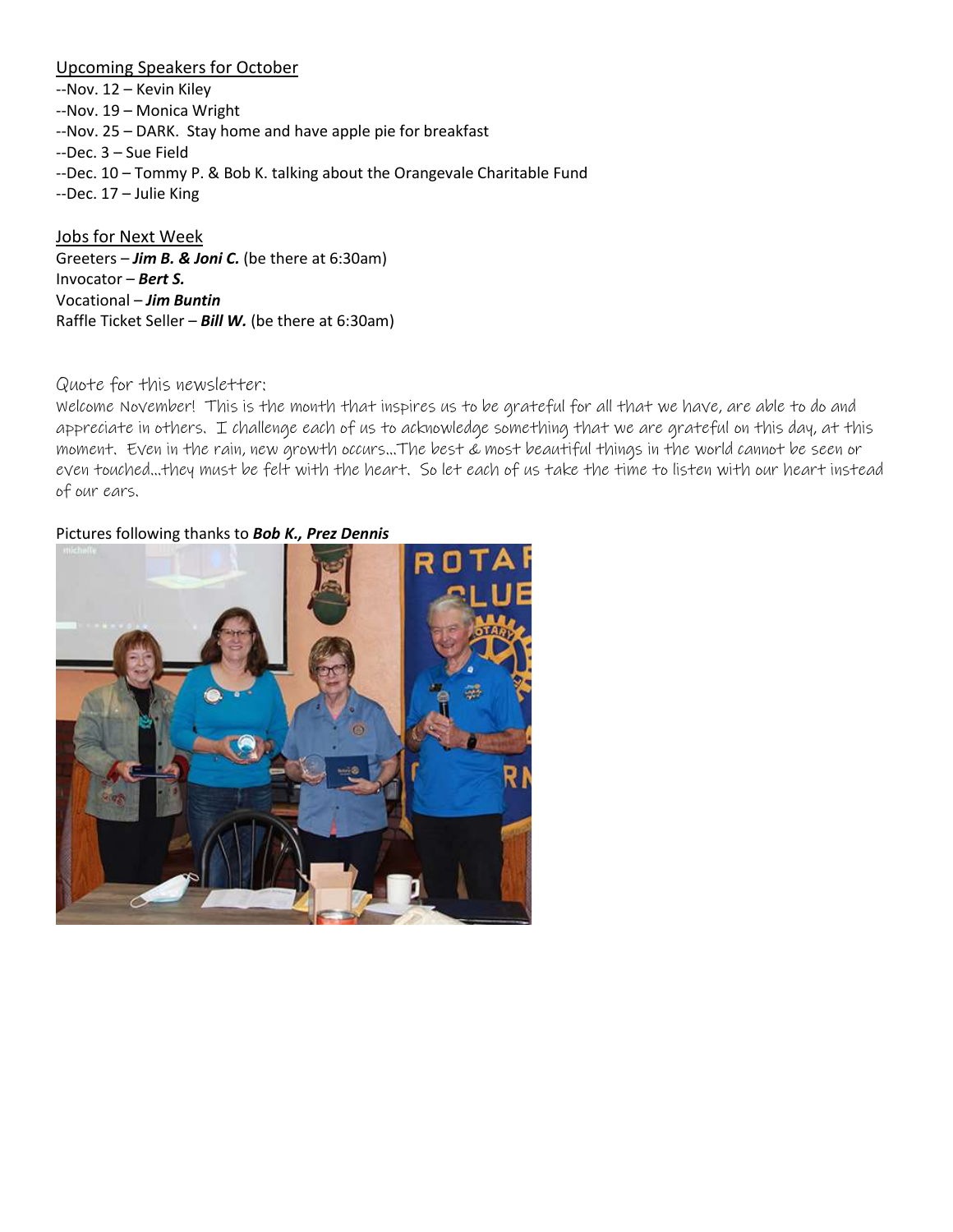